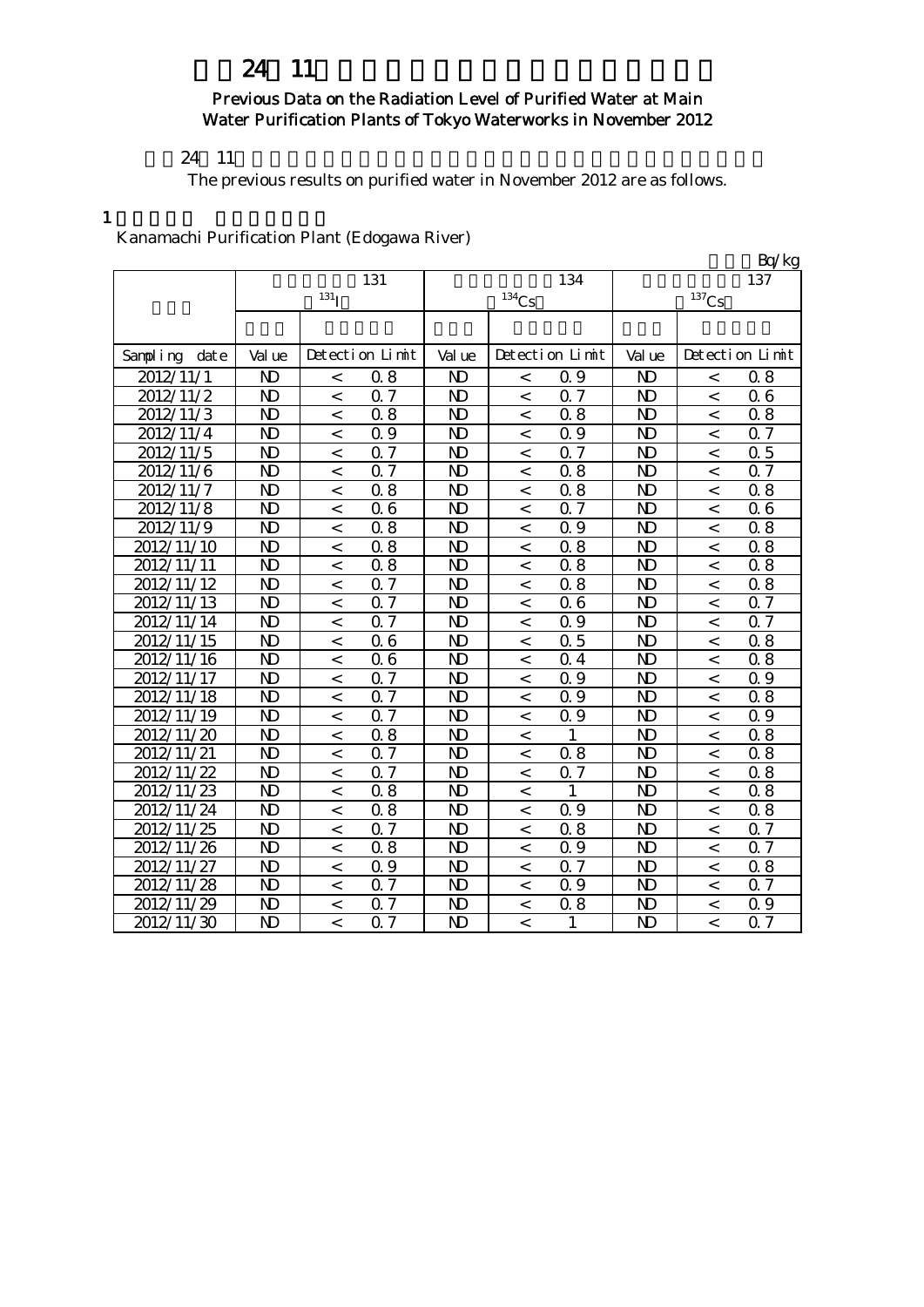## Asaka Purification Plant (Arakawa River)

|                   |                |                  |                  |                |                     |                 |                |                          | Bq/kg                      |
|-------------------|----------------|------------------|------------------|----------------|---------------------|-----------------|----------------|--------------------------|----------------------------|
|                   |                |                  | 131              |                |                     | 134             |                |                          | 137                        |
|                   |                | 131 <sub>I</sub> |                  |                | $^{134}\mathrm{Cs}$ |                 |                | $137$ Cs                 |                            |
|                   |                |                  |                  |                |                     |                 |                |                          |                            |
| Sampling<br>dat e | Val ue         |                  | Detection Limit  | Val ue         |                     | Detection Limit | Val ue         |                          | Detection Limit            |
| 2012/11/1         | $\mathbf{D}$   | $\,<\,$          | 0.6              | N <sub>D</sub> | $\,<\,$             | 0.4             | $\mathbf{D}$   | $\lt$                    | Q <sub>7</sub>             |
| 2012/11/2         | $\mathbf{D}$   | $\,<\,$          | 0.8              | $\mathbf{D}$   | $\,<\,$             | 0.7             | N <sub>D</sub> | $\overline{\phantom{a}}$ | 0.8                        |
| 2012/11/3         | N <sub>D</sub> | $\,<\,$          | 0.8              | $\mathbf{D}$   | $\,<\,$             | 0.9             | N <sub>D</sub> | $\,<\,$                  | 0.8                        |
| 2012/11/4         | N <sub>D</sub> | $\,<\,$          | 0.8              | N <sub>D</sub> | $\,<$               | 0.8             | N <sub>D</sub> | $\lt$                    | Q 7                        |
| 2012/11/5         | N <sub>D</sub> | $\,<\,$          | 0.8              | N <sub>D</sub> | $\,<\,$             | 0.9             | N <sub>D</sub> | $\lt$                    | 0.7                        |
| 2012/11/6         | N <sub>D</sub> | $\,<\,$          | 0.7              | N <sub>D</sub> | $\,<\,$             | 06              | N <sub>D</sub> | $\,<\,$                  | 0.7                        |
| 2012/11/7         | N <sub>D</sub> | $\,<\,$          | 0.8              | $\mathbf{D}$   | $\,<\,$             | 0.7             | N <sub>D</sub> | $\,<\,$                  | 0.7                        |
| 2012/11/8         | ND             | $\,<\,$          | 0.7              | N <sub>D</sub> | $\,<\,$             | 0.8             | N <sub>D</sub> | $\,<\,$                  | 0.8                        |
| 2012/11/9         | N <sub>D</sub> | $\,<\,$          | 0.6              | N <sub>D</sub> | $\lt$               | 0.5             | N <sub>D</sub> | $\lt$                    | Q 9                        |
| 2012/11/10        | N <sub>D</sub> | $\,<\,$          | 0.7              | N <sub>D</sub> | $\,<\,$             | 0.8             | N <sub>D</sub> | $\,<\,$                  | 0.8                        |
| 2012/11/11        | N <sub>D</sub> | $\,<\,$          | 0.8              | N <sub>D</sub> | $\,<\,$             | 0.8             | N <sub>D</sub> | $\,<\,$                  | 0.8                        |
| 2012/11/12        | N <sub>D</sub> | $\,<\,$          | 0.6              | N <sub>D</sub> | $\,<\,$             | 0.8             | N <sub>D</sub> | $\,<\,$                  | 0.5                        |
| 2012/11/13        | $\mathbf{D}$   | $\,<\,$          | 0.7              | N <sub>D</sub> | $\,<\,$             | 0.8             | N <sub>D</sub> | $\lt$                    | 0.8                        |
| 2012/11/14        | $\mathbf{D}$   | $\,<\,$          | 0.8              | N <sub>D</sub> | $\,<$               | 0.7             | N <sub>D</sub> | $\,<\,$                  | 0.8                        |
| 2012/11/15        | N <sub>D</sub> | $\,<\,$          | $\overline{0.8}$ | N <sub>D</sub> | $\,<$               | 0.8             | N <sub>D</sub> | $\overline{<}$           | $\overline{7}$<br>$\Omega$ |
| 2012/11/16        | N <sub>D</sub> | $\,<\,$          | 0.8              | N <sub>D</sub> | $\,<\,$             | 0.8             | N <sub>D</sub> | $\,<\,$                  | 0.8                        |
| 2012/11/17        | N <sub>D</sub> | $\,<\,$          | 0.8              | $\mathbf{N}$   | $\,<$               | 0.7             | N <sub>D</sub> | $\,<\,$                  | 0.8                        |
| 2012/11/18        | N <sub>D</sub> | $\,<$            | 0.7              | N <sub>D</sub> | $\,<\,$             | 0.9             | N <sub>D</sub> | $\,<\,$                  | 0.8                        |
| 2012/11/19        | ND             | $\,<\,$          | 0.8              | N <sub>D</sub> | $\,<\,$             | 0.9             | N <sub>D</sub> | $\lt$                    | 0.7                        |
| 2012/11/20        | N <sub>D</sub> | $\,<\,$          | 0.7              | N <sub>D</sub> | $\,<$               | 0.8             | N <sub>D</sub> | $\,<\,$                  | 0.8                        |
| 2012/11/21        | N <sub>D</sub> | $\,<\,$          | 0.8              | N <sub>D</sub> | $\,<$               | 0.9             | N <sub>D</sub> | $\,<$                    | 0.9                        |
| 2012/11/22        | N <sub>D</sub> | $\,<\,$          | 0.8              | N <sub>D</sub> | $\,<$               | 0.5             | N <sub>D</sub> | $\,<\,$                  | 0.8                        |
| 2012/11/23        | N <sub>D</sub> | $\,<\,$          | 0.8              | N <sub>D</sub> | $\,<\,$             | 0.8             | N <sub>D</sub> | $\overline{\phantom{0}}$ | 0.9                        |
| 2012/11/24        | $\overline{D}$ | $\,<\,$          | 0.8              | N <sub>D</sub> | $\,<\,$             | 0.8             | N <sub>D</sub> | $\overline{\phantom{a}}$ | 0.9                        |
| 2012/11/25        | N <sub>D</sub> | $\,<\,$          | 0.7              | N <sub>D</sub> | $\,<\,$             | 0.9             | N <sub>D</sub> | $\lt$                    | 0.8                        |
| 2012/11/26        | $\mathbf{D}$   | $\,<\,$          | 0.8              | N <sub>D</sub> | $\,<\,$             | 0.8             | N <sub>D</sub> | $\,<\,$                  | 0.9                        |
| 2012/11/27        | N <sub>D</sub> | $\,<\,$          | 0.7              | $\mathbf{N}$   | $\,<\,$             | 0.8             | N <sub>D</sub> | $\,<\,$                  | 0.7                        |
| 2012/11/28        | N <sub>D</sub> | $\,<\,$          | 0.6              | $\mathbf{N}$   | $\,<\,$             | 0.7             | N <sub>D</sub> | $\,<\,$                  | Q 7                        |
| 2012/11/29        | $\mathbf{D}$   | $\,<\,$          | 0.7              | $\mathbf{N}$   | $\,<\,$             | 0.8             | N <sub>D</sub> | $\,<\,$                  | 0.7                        |
| 2012/11/30        | N <sub>D</sub> | $\,<\,$          | 0.5              | N <sub>D</sub> | $\,<\,$             | 06              | N <sub>D</sub> | $\,<\,$                  | 06                         |

2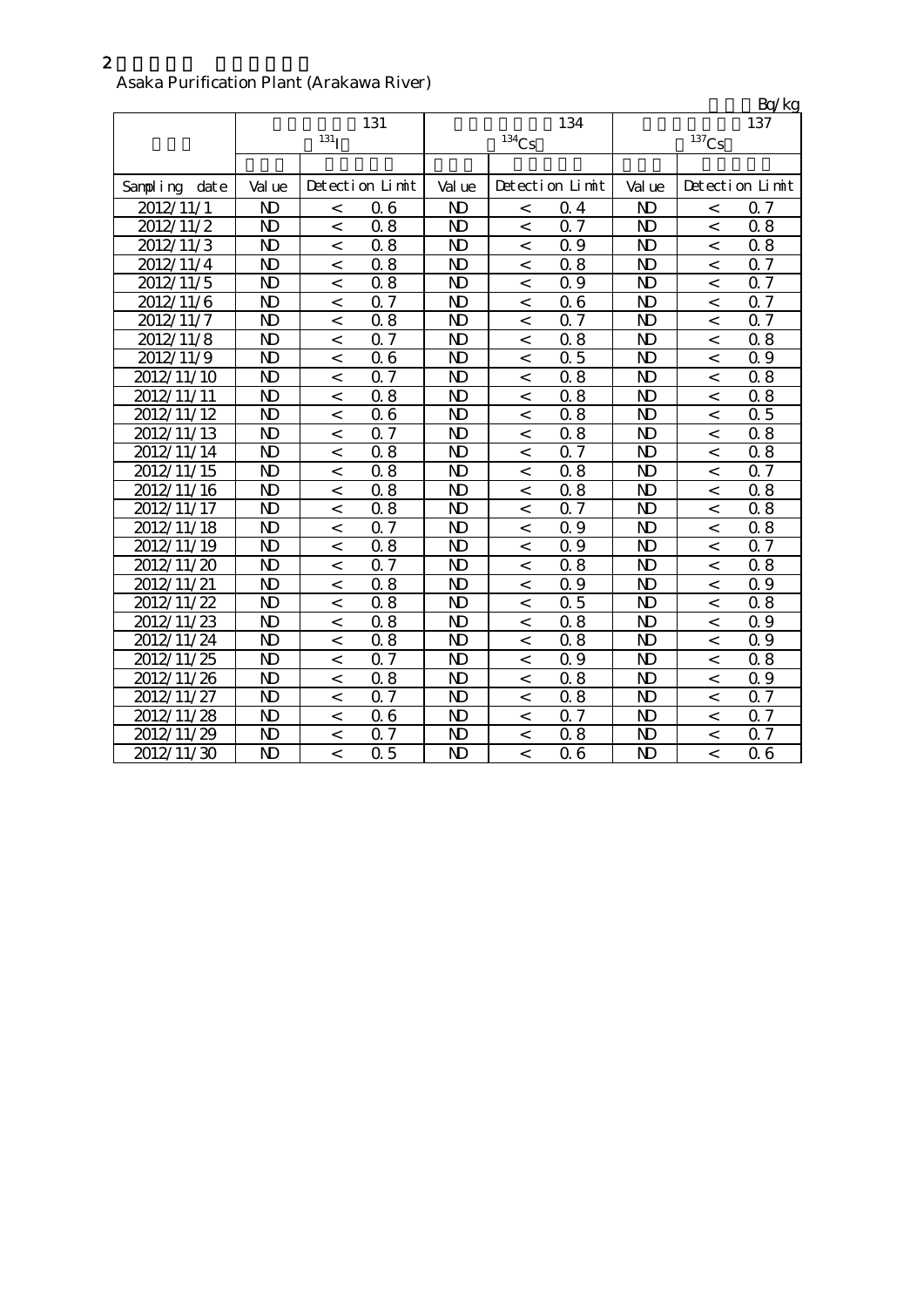# Ozaku Purification Plant (Tamagawa River)

|                   |                         |                  |                      |                |                |                 |                |                          | Bq/kg           |
|-------------------|-------------------------|------------------|----------------------|----------------|----------------|-----------------|----------------|--------------------------|-----------------|
|                   |                         |                  | 131                  |                |                | 134             |                |                          | 137             |
|                   |                         | 131 <sub>I</sub> |                      |                | $134$ Cs       |                 |                | $137$ Cs                 |                 |
|                   |                         |                  |                      |                |                |                 |                |                          |                 |
| Sampling<br>dat e | Val ue                  |                  | Detection Limit      | Val ue         |                | Detection Limit | Val ue         |                          | Detection Limit |
| 2012/11/1         | $\mathbf{D}$            | $\,<\,$          | 0.7                  | N <sub>D</sub> | $\,<\,$        | 06              | $\mathbf{D}$   | $\,<\,$                  | 06              |
| 2012/11/2         | $\overline{D}$          | $\overline{a}$   | Q 9                  | N <sub>D</sub> | $\,<\,$        | 0.9             | N <sub>D</sub> | $\overline{\phantom{a}}$ | 0.8             |
| 2012/11/3         | $\mathbf{D}$            | $\,<\,$          | 0.8                  | $\mathbf{D}$   | $\,<\,$        | 0.8             | N <sub>D</sub> | $\,<\,$                  | 0.8             |
| 2012/11/4         | N <sub>D</sub>          | $\,<\,$          | $0.\overline{7}$     | N <sub>D</sub> | $\overline{a}$ | 0.8             | N <sub>D</sub> | $\lt$                    | 0.8             |
| 2012/11/5         | N <sub>D</sub>          | $\,<\,$          | 0.7                  | $\mathbf{N}$   | $\,<\,$        | 06              | N <sub>D</sub> | $\,<\,$                  | 0.7             |
| 2012/11/6         | N <sub>D</sub>          | $\,<\,$          | 0.6                  | N <sub>D</sub> | $\,<$          | 06              | N <sub>D</sub> | $\,<\,$                  | 06              |
| 2012/11/7         | ND                      | $\,<\,$          | 0.8                  | $\mathbf{N}$   | $\,<\,$        | 0.9             | N <sub>D</sub> | $\,<\,$                  | 0.8             |
| 2012/11/8         | N <sub>D</sub>          | $\,<\,$          | 0.8                  | N <sub>D</sub> | $\,<\,$        | 0.8             | N <sub>D</sub> | $\lt$                    | 0.7             |
| 2012/11/9         | N <sub>D</sub>          | $\,<\,$          | 0.6                  | $\mathbf{D}$   | $\,<\,$        | 0.7             | N <sub>D</sub> | $\,<\,$                  | 0.8             |
| 2012/11/10        | N <sub>D</sub>          | $\,<\,$          | 0.8                  | N <sub>D</sub> | $\,<\,$        | 0.8             | N <sub>D</sub> | $\,<\,$                  | 06              |
| 2012/11/11        | N <sub>D</sub>          | $\,<\,$          | 0.8                  | N <sub>D</sub> | $\,<\,$        | 0.8             | N <sub>D</sub> | $\,<\,$                  | 0.7             |
| 2012/11/12        | N <sub>D</sub>          | $\,<\,$          | 0.7                  | N <sub>D</sub> | $\,<\,$        | 0.9             | N <sub>D</sub> | $\,<\,$                  | 0.8             |
| 2012/11/13        | N <sub>D</sub>          | $\,<\,$          | 0.5                  | N <sub>D</sub> | $\,<\,$        | 0.8             | N <sub>D</sub> | $\overline{\phantom{a}}$ | Q <sub>7</sub>  |
| 2012/11/14        | ND                      | $\,<\,$          | 0.7                  | N <sub>D</sub> | $\,<\,$        | 0.7             | N <sub>D</sub> | $\lt$                    | 0.7             |
| 2012/11/15        | N <sub>D</sub>          | $\,<\,$          | 0.6                  | N <sub>D</sub> | $\lt$          | 0.8             | N <sub>D</sub> | $\,<\,$                  | 0.8             |
| 2012/11/16        | N <sub>D</sub>          | $\,<\,$          | 0.8                  | $\mathbf{N}$   | $\,<\,$        | 0.9             | N <sub>D</sub> | $\,<\,$                  | Q 7             |
| 2012/11/17        | N <sub>D</sub>          | $\,<\,$          | 0.8                  | N <sub>D</sub> | $\,<$          | 0.8             | N <sub>D</sub> | $\,<$                    | 0.8             |
| 2012/11/18        | N <sub>D</sub>          | $\,<\,$          | 0.8                  | N <sub>D</sub> | $\,<\,$        | 0.8             | N <sub>D</sub> | $\,<\,$                  | 0.9             |
| 2012/11/19        | N <sub>D</sub>          | $\,<\,$          | 0.8                  | N <sub>D</sub> | $\,<\,$        | Q 7             | N <sub>D</sub> | $\,<\,$                  | 0.8             |
| 2012/11/20        | N <sub>D</sub>          | $\,<\,$          | 0.8                  | N <sub>D</sub> | $\,<\,$        | 0.8             | N <sub>D</sub> | $\,<\,$                  | 0.8             |
| 2012/11/21        | N <sub>D</sub>          | $\,<\,$          | 0.7                  | N <sub>D</sub> | $\,<\,$        | 0.9             | N <sub>D</sub> | $\overline{\phantom{a}}$ | 0.8             |
| 2012/11/22        | N <sub>D</sub>          | $\,<\,$          | 0.7                  | N <sub>D</sub> | $\,<\,$        | 0.8             | N <sub>D</sub> | $\,<\,$                  | 0.7             |
| 2012/11/23        | N <sub>D</sub>          | $\,<$            | 0.7                  | N <sub>D</sub> | $\,<$          | 0.8             | N <sub>D</sub> | $\overline{\phantom{a}}$ | 0.7             |
| 2012/11/24        | N <sub>D</sub>          | $\lt$            | 0.7                  | N <sub>D</sub> | $\,<$          | 0.8             | N <sub>D</sub> | $\overline{a}$           | 06              |
| 2012/11/25        | $\overline{\mathbf{D}}$ | $\,<\,$          | 0.6                  | N <sub>D</sub> | $\lt$          | 0.8             | N <sub>D</sub> | $\overline{a}$           | Q <sub>7</sub>  |
| 2012/11/26        | N <sub>D</sub>          | $\,<\,$          | $\overline{7}$<br>Q. | N <sub>D</sub> | $\lt$          | 0.9             | N <sub>D</sub> | $\lt$                    | 0.9             |
| 2012/11/27        | N <sub>D</sub>          | $\,<\,$          | $\overline{7}$<br>Q. | N <sub>D</sub> | $\,<$          | 0.8             | N <sub>D</sub> | $\,<\,$                  | 0.9             |
| 2012/11/28        | N <sub>D</sub>          | $\,<\,$          | 0.8                  | $\mathbf{N}$   | $\,<\,$        | 0.8             | N <sub>D</sub> | $\,<\,$                  | 0.8             |
| 2012/11/29        | $\mathbf{D}$            | $\,<\,$          | 0.7                  | $\mathbf{D}$   | $\,<\,$        | 0.8             | $\mathbf{D}$   | $\,<\,$                  | Q <sub>7</sub>  |
| 2012/11/30        | N <sub>D</sub>          | $\,<\,$          | 0.6                  | N <sub>D</sub> | $\,<$          | 06              | N <sub>D</sub> | $\,<\,$                  | 0.8             |

3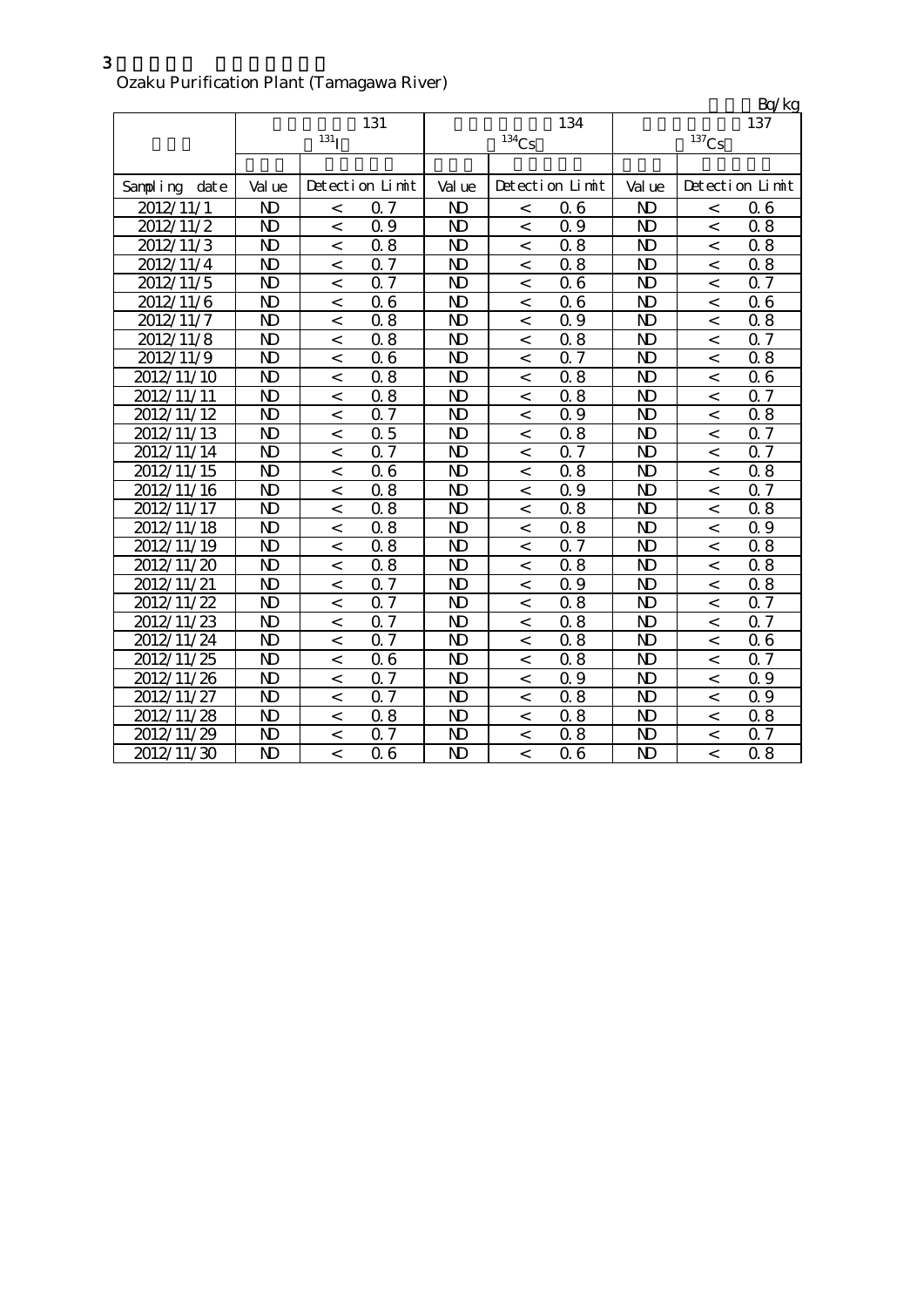|                        |                |                    |                  |                |          |                 |                |                | Bq/kg           |
|------------------------|----------------|--------------------|------------------|----------------|----------|-----------------|----------------|----------------|-----------------|
|                        |                |                    | 131              |                |          | 134             |                |                | 137             |
|                        |                | $^{131}\mathrm{I}$ |                  |                | $134$ Cs |                 |                | $137$ Cs       |                 |
|                        |                |                    |                  |                |          |                 |                |                |                 |
| Sampling<br>dat e      | Val ue         |                    | Detection Limit  | Val ue         |          | Detection Limit | Val ue         |                | Detection Limit |
| 2012/11/1              | ND             | $\,<$              | 0.7              | N <sub>D</sub> | $\,<$    | 0.8             | N <sub>D</sub> | $\,<$          | $\alpha$ 7      |
| 2012/11/2              | $\mathbf{D}$   | $\lt$              | 0.7              | $\mathbf{N}$   | $\,<\,$  | 0.8             | $\mathbf{N}$   | $\,<$          | 0.7             |
| 2012/11/3              | $\mathbf{D}$   | $\overline{a}$     | 0.7              | $\mathbf{N}$   | $\,<$    | 0.9             | N <sub>D</sub> | $\,<$          | 0.7             |
| $\overline{2}012/11/4$ | $\mathbf{D}$   | $\,<$              | 0.8              | $\mathbf{D}$   | $\,<$    | 0.8             | N <sub>D</sub> | $\overline{a}$ | $0\sqrt{7}$     |
| 2012/11/5              | $\mathbf{D}$   | $\,<$              | 0.6              | $\mathbf{D}$   | $\,<$    | 0.9             | N <sub>D</sub> | $\,<$          | $0.7\,$         |
| 2012/11/6              | N <sub>D</sub> | $\,<$              | 0.8              | $\mathbf{D}$   | $\,<$    | 0.7             | N <sub>D</sub> | $\,<$          | 0.8             |
| 2012/11/7              | $\mathbf{D}$   | $\,<\,$            | 0.8              | $\mathbf{D}$   | $\,<$    | 0.8             | $\mathbf{N}$   | $\,<$          | 0.8             |
| 2012/11/8              | $\mathbf{D}$   | $\,<\,$            | 0.6              | $\mathbf{N}$   | $\,<\,$  | 06              | N <sub>D</sub> | $\,<$          | 0.7             |
| 2012/11/9              | $\mathbf{D}$   | $\,<$              | 0.8              | $\mathbf{D}$   | $\,<\,$  | 0.9             | N <sub>D</sub> | $\,<$          | 0.7             |
| 2012/11/10             | $\mathbf{D}$   | $\lt$              | 0.7              | $\mathbf{N}$   | $\,<$    | 1               | N <sub>D</sub> | $\,<$          | 0.8             |
| 2012/11/11             | N <sub>D</sub> | $\,<$              | 0.7              | $\mathbf{D}$   | $\,<\,$  | 0.9             | N <sub>D</sub> | $\,<$          | 0.7             |
| 2012/11/12             | N <sub>D</sub> | $\lt$              | 0.6              | $\mathbf{N}$   | $\,<$    | 06              | N <sub>D</sub> | $\,<$          | 06              |
| 2012/11/13             | $\mathbf{D}$   | $\,<\,$            | 0.7              | $\mathbf{N}$   | $\,<\,$  | 0.8             | N <sub>D</sub> | $\lt$          | 0.8             |
| 2012/11/14             | N <sub>D</sub> | $\,<$              | 0.6              | $\mathbf{D}$   | $\,<$    | 06              | N <sub>D</sub> | $\,<$          | 06              |
| 2012/11/15             | $\mathbf{D}$   | $\,<$              | 0.8              | $\mathbf{N}$   | $\,<$    | 0.9             | N <sub>D</sub> | $\,<$          | 0.7             |
| 2012/11/16             | N <sub>D</sub> | $\,<$              | 0.7              | $\mathbf{D}$   | $\,<$    | 0.7             | N <sub>D</sub> | $\,<$          | 0.7             |
| 2012/11/17             | $\mathbf{D}$   | $\,<$              | 0.8              | $\mathbf{D}$   | $\,<$    | 0.9             | N <sub>D</sub> | $\,<$          | 0.7             |
| 2012/11/18             | N <sub>D</sub> | $\,<$              | 0.8              | $\mathbf{D}$   | $\,<$    | 0.8             | N <sub>D</sub> | $\,<$          | 0.7             |
| 2012/11/19             | $\mathbf{D}$   | $\,<$              | 0.7              | $\mathbf{N}$   | $\,<\,$  | 0.9             | N <sub>D</sub> | $\,<$          | 0.7             |
| 2012/11/20             | N <sub>D</sub> | $\overline{a}$     | $0.\overline{7}$ | $\mathbf{D}$   | $\,<$    | 0.8             | N <sub>D</sub> | $\,<$          | 0.7             |
| 2012/11/21             | N <sub>D</sub> | $\,<$              | 0.8              | $\mathbf{D}$   | $\,<\,$  | 0.9             | N <sub>D</sub> | $\overline{a}$ | Q 7             |
| 2012/11/22             | $\mathbf{D}$   | $\lt$              | 0.7              | $\mathbf{D}$   | $\,<\,$  | 0.8             | N <sub>D</sub> | $\lt$          | $0.8\,$         |
| 2012/11/23             | N <sub>D</sub> | $\,<\,$            | 0.7              | $\mathbf{D}$   | $\,<\,$  | 0.8             | N <sub>D</sub> | $\,<\,$        | 0.7             |
| 2012/11/24             | N <sub>D</sub> | $\,<$              | 0.8              | $\mathbf{D}$   | $\,<\,$  | 0.7             | $\mathbf{D}$   | $\,<$          | Q 7             |
| 2012/11/25             | N <sub>D</sub> | $\,<$              | 0.8              | $\mathbf{D}$   | $\,<\,$  | 0.9             | N <sub>D</sub> | $\,<$          | 0.8             |
| 2012/11/26             | N <sub>D</sub> | $\,<$              | 0.6              | $\mathbf{D}$   | $\,<\,$  | 06              | N <sub>D</sub> | $\,<$          | 0.8             |
| 2012/11/27             | $\mathbf{D}$   | $\,<$              | 0.7              | $\mathbf{D}$   | $\,<\,$  | 0.8             | $\mathbf{N}$   | $\lt$          | 0.8             |
| 2012/11/28             | N <sub>D</sub> | $\,<\,$            | 0.7              | $\mathbf{D}$   | $\,<\,$  | 06              | $\mathbf{D}$   | $\,<\,$        | 0.7             |
| 2012/11/29             | N <sub>D</sub> | $\overline{<}$     | $\overline{0.7}$ | $\mathbf{D}$   | $\,<\,$  | 0.5             | N <sub>D</sub> | $\lt$          | 0.7             |
| 2012/11/30             | $\mathbf{D}$   | $\lt$              | 0.8              | $\mathbf{D}$   | $\lt$    | 0.8             | N <sub>D</sub> | $\lt$          | 0.7             |

#### Higashi-murayama Purification Plant (Tamagawa Arakawa River)

 $4 \thinspace$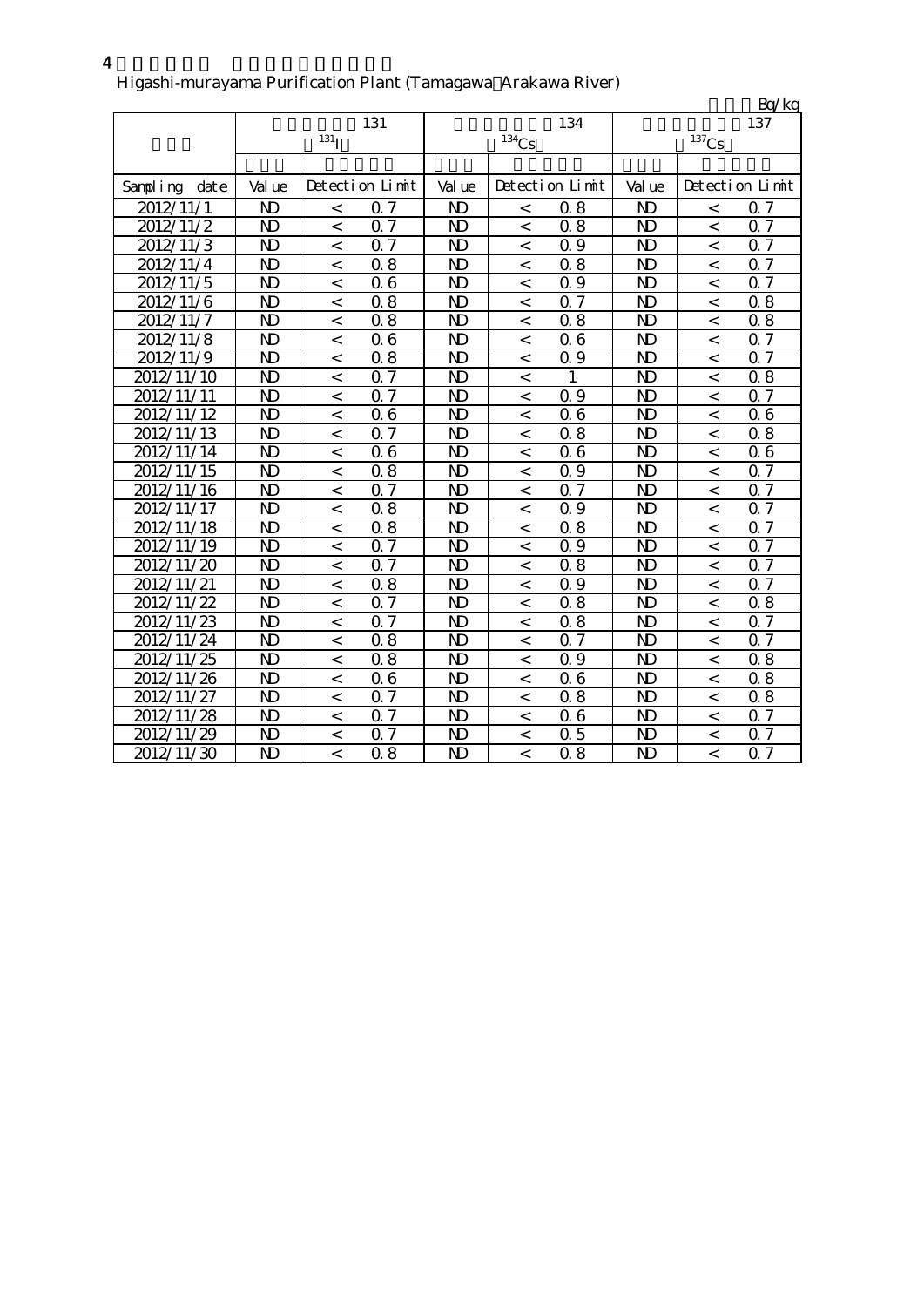| Nagasawa Purification Plant (Sagamigawa River) |  |
|------------------------------------------------|--|

|               |                |                    |                  |                |                          |                 |                |          | Bq/kg           |
|---------------|----------------|--------------------|------------------|----------------|--------------------------|-----------------|----------------|----------|-----------------|
|               |                |                    | 131              |                |                          | 134             |                |          | 137             |
|               |                | $131$ <sub>I</sub> |                  |                | $134$ Cs                 |                 |                | $137$ Cs |                 |
|               |                |                    |                  |                |                          |                 |                |          |                 |
| Sampling date | Val ue         |                    | Detection Limit  | Val ue         |                          | Detection Limit | Val ue         |          | Detection Limit |
| 2012/11/1     | N <sub>D</sub> | $\lt$              | 0.8              | $\mathbf{D}$   | $\,<\,$                  | 0.9             | $\mathbf{D}$   | $\,<\,$  | 0.8             |
| 2012/11/2     | $\mathbf{D}$   | $\,<\,$            | 0.7              | $\mathbf{D}$   | $\,<\,$                  | 0.9             | N <sub>D</sub> | $\,<$    | 0.8             |
| 2012/11/3     | N <sub>D</sub> | $\,<\,$            | 0.7              | $\mathbf{D}$   | $\,<\,$                  | 0.9             | N <sub>D</sub> | $\,<\,$  | 0.7             |
| 2012/11/4     | N <sub>D</sub> | $\,<\,$            | 0.7              | N <sub>D</sub> | $\,<\,$                  | 0.8             | N <sub>D</sub> | $\,<$    | 0.8             |
| 2012/11/5     | N <sub>D</sub> | $\,<\,$            | 0.7              | $\mathbf{D}$   | $\,<\,$                  | 0.8             | N <sub>D</sub> | $\,<\,$  | 0.7             |
| 2012/11/6     | N <sub>D</sub> | $\,<\,$            | 0.8              | N <sub>D</sub> | $\,<\,$                  | 0.9             | N <sub>D</sub> | $\,<\,$  | 0.8             |
| 2012/11/7     | N <sub>D</sub> | $\,<\,$            | 0.6              | $\mathbf{N}$   | $\,<\,$                  | 0.8             | $\mathbf{N}$   | $\,<\,$  | 06              |
| 2012/11/8     | N <sub>D</sub> | $\,<\,$            | 0.7              | $\mathbf{N}$   | $\,<\,$                  | 0.7             | $\mathbf{N}$   | $\,<$    | 0.7             |
| 2012/11/9     | N <sub>D</sub> | $\,<\,$            | 0.8              | $\mathbf{N}$   | $\,<\,$                  | 06              | N <sub>D</sub> | $\,<\,$  | 06              |
| 2012/11/10    | N <sub>D</sub> | $\,<\,$            | 0.8              | $\mathbf{N}$   | $\,<\,$                  | 0.8             | N <sub>D</sub> | $\,<\,$  | <b>Q7</b>       |
| 2012/11/11    | N <sub>D</sub> | $\,<\,$            | 0.8              | $\mathbf{D}$   | $\,<\,$                  | Q 9             | N <sub>D</sub> | $\,<\,$  | 0.8             |
| 2012/11/12    | N <sub>D</sub> | $\,<\,$            | 0.8              | $\mathbf{N}$   | $\,<\,$                  | 0.8             | $\mathbf{D}$   | $\,<\,$  | 0.8             |
| 2012/11/13    | N <sub>D</sub> | $\,<\,$            | 0.7              | $\mathbf{N}$   | $\,<\,$                  | 0.5             | $\mathbf{D}$   | $\lt$    | 0.8             |
| 2012/11/14    | N <sub>D</sub> | $\,<\,$            | 0.7              | $\mathbf{N}$   | $\,<$                    | 0.9             | N <sub>D</sub> | $\,<$    | 0.8             |
| 2012/11/15    | N <sub>D</sub> | $\,<\,$            | 0.8              | $\mathbf{N}$   | $\,<$                    | 0.8             | N <sub>D</sub> | $\,<$    | 0.8             |
| 2012/11/16    | N <sub>D</sub> | $\,<\,$            | 0.8              | $\mathbf{D}$   | $\,<\,$                  | 0.9             | N <sub>D</sub> | $\,<$    | 0.9             |
| 2012/11/17    | N <sub>D</sub> | $\,<\,$            | 0.8              | $\mathbf{D}$   | $\lt$                    | 1               | N <sub>D</sub> | $\lt$    | 0.8             |
| 2012/11/18    | N <sub>D</sub> | $\,<\,$            | 0.7              | $\mathbf{D}$   | $\,<\,$                  | 0.8             | N <sub>D</sub> | $\,<\,$  | 0.8             |
| 2012/11/19    | N <sub>D</sub> | $\lt$              | 0.7              | $\mathbf{N}$   | $\lt$                    | 0.9             | N <sub>D</sub> | $\,<$    | 0.7             |
| 2012/11/20    | N <sub>D</sub> | $\,<\,$            | 0.8              | $\mathbf{N}$   | $\,<\,$                  | 0.9             | N <sub>D</sub> | $\,<\,$  | 0.7             |
| 2012/11/21    | N <sub>D</sub> | $\,<\,$            | 0.7              | $\mathbf{N}$   | $\,<\,$                  | 0.4             | N <sub>D</sub> | $\,<$    | 0.8             |
| 2012/11/22    | N <sub>D</sub> | $\,<\,$            | 0.7              | $\mathbf{N}$   | $\overline{\phantom{a}}$ | 0.7             | $\mathbf{D}$   | $\,<$    | 0.7             |
| 2012/11/23    | N <sub>D</sub> | $\,<\,$            | 0.8              | $\mathbf{D}$   | $\,<\,$                  | 0.9             | N <sub>D</sub> | $\,<\,$  | 0.8             |
| 2012/11/24    | N <sub>D</sub> | $\,<\,$            | Q 7              | $\mathbf{D}$   | $\,<$                    | 0.9             | N <sub>D</sub> | $\,<\,$  | 0.9             |
| 2012/11/25    | N <sub>D</sub> | $\,<\,$            | $\overline{0.7}$ | N <sub>D</sub> | $\,<\,$                  | 0.8             | N <sub>D</sub> | $\lt$    | 0.7             |
| 2012/11/26    | N <sub>D</sub> | $\,<\,$            | 0.8              | $\mathbf{N}$   | $\,<\,$                  | $Q\bar{z}$      | N <sub>D</sub> | $\,<\,$  | 06              |
| 2012/11/27    | N <sub>D</sub> | $\,<\,$            | 0.7              | $\mathbf{D}$   | $\,<\,$                  | 0.7             | N <sub>D</sub> | $\,<$    | 06              |
| 2012/11/28    | N <sub>D</sub> | $\,<\,$            | 0.7              | $\mathbf{N}$   | $\,<\,$                  | 0.8             | N <sub>D</sub> | $\,<\,$  | 0.7             |
| 2012/11/29    | $\mathbf{D}$   | $\,<\,$            | 0.8              | $\mathbf{N}$   | $\,<\,$                  | 0.9             | $\mathbf{D}$   | $\,<\,$  | 0.7             |
| 2012/11/30    | N <sub>D</sub> | $\,<$              | 0.7              | $\mathbf{D}$   | $\,<\,$                  | 0.8             | N <sub>D</sub> | $\lt$    | 0.7             |

5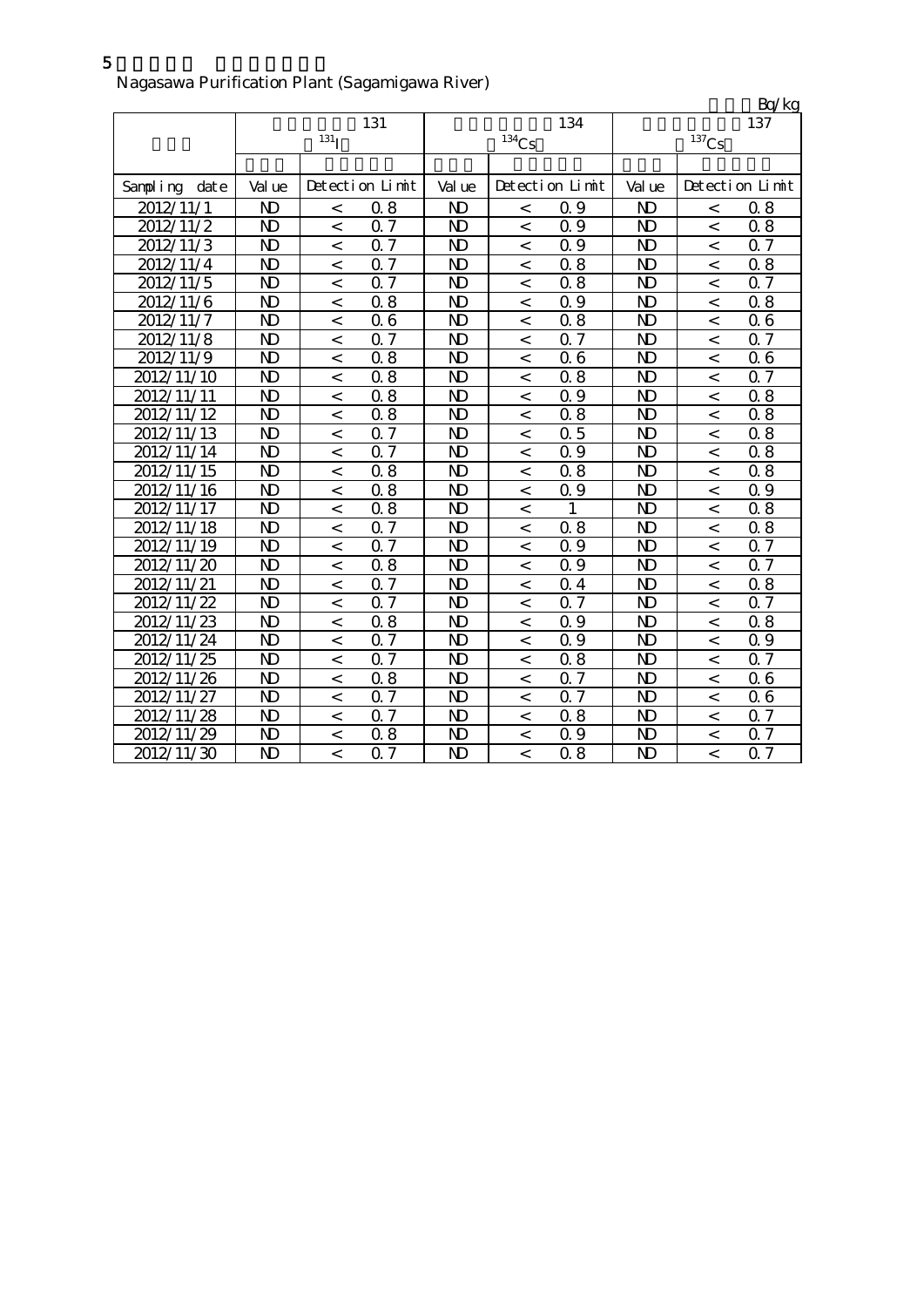#### 6

Misato Purification Plant (Edogawa River)

|                  |                |                 |        |  |                 |        |  | Bq/kg           |
|------------------|----------------|-----------------|--------|--|-----------------|--------|--|-----------------|
|                  |                | 131             | 134    |  |                 | 137    |  |                 |
|                  |                |                 |        |  |                 |        |  |                 |
| date<br>Sampling | Val ue         | Detection Limit | Val ue |  | Detection Limit | Val ue |  | Detection Limit |
| 2012/11/5        | ND             | 0. 7            | ND     |  | Q 7             | ND     |  | Q 7             |
| 2012/11/12       | ND             | 07              | ND     |  | 0. 7            | ND     |  | 0.6             |
| 2012/11/19       | N <sub>D</sub> | 0. 7            | ND     |  | 0.8             | ND     |  | 0.8             |
| 2012/11/26       | ND             | ი 7             | ND     |  | ი 7             | ND     |  | 0. 8            |

7

Misato Purification Plant (Arakawa River)

| $1.110$ at $\alpha$ . The contract $\alpha$ is a contract of $\alpha$ is the set of $\alpha$ |        |                 |        |                 |        |  | Bq/kg           |  |
|----------------------------------------------------------------------------------------------|--------|-----------------|--------|-----------------|--------|--|-----------------|--|
|                                                                                              |        | 131             |        | 134             | 137    |  |                 |  |
|                                                                                              |        |                 |        |                 |        |  |                 |  |
| Sampling<br>dat e                                                                            | Val ue | Detection Limit | Val ue | Detection Limit | Val ue |  | Detection Limit |  |
| 2012/11/6                                                                                    | ND     |                 | ND     | Q 6             | ND     |  | 0.7             |  |
| 2012/11/13                                                                                   | ND     | 0 7             | ND     | 0 6             | ND     |  | Q 8             |  |
| 2012/11/20                                                                                   | ND     | 0 7             | ND     | 0.8             | ND     |  | Q 6             |  |
| 2012/11/27                                                                                   | ND     | 0.5             | ND     |                 | ND     |  | Q 6             |  |

#### 8

Kinuta Purification Plant (Tamagawa River)

|                  |                |                 |        |  |                 |        |  | Bq/kg           |
|------------------|----------------|-----------------|--------|--|-----------------|--------|--|-----------------|
|                  |                | 131             | 134    |  |                 | 137    |  |                 |
|                  |                |                 |        |  |                 |        |  |                 |
| Sampling<br>date | Val ue         | Detection Limit | Val ue |  | Detection Limit | Val ue |  | Detection Limit |
| 2012/11/7        | ND             |                 | ND     |  |                 | ND     |  | Q 8             |
| 2012/11/14       | ND             | 0.8             | ND     |  | ი 7             | ND     |  | Q 8             |
| 2012/11/21       | N <sub>D</sub> | 0. 8            | ND.    |  | 0 8             | ND     |  | 0.8             |
| 2012/11/28       | ND             | 0 7             | ND     |  | ∩ 7             | ND     |  | 0.8             |

#### 9

Sakai Purification Plant (Tamagawa River)

| $5.0001$ $\ldots$ $0.00001$ $\ldots$ $0.00001$ $\ldots$ $0.00001$ $\ldots$ $0.00001$ |        |                 |        |  |                 |        |  | Bq/kg           |
|--------------------------------------------------------------------------------------|--------|-----------------|--------|--|-----------------|--------|--|-----------------|
|                                                                                      |        | 131             | 134    |  |                 | 137    |  |                 |
|                                                                                      |        |                 |        |  |                 |        |  |                 |
| Sampling<br>date                                                                     | Val ue | Detection Limit | Val ue |  | Detection Limit | Val ue |  | Detection Limit |
| 2012/11/1                                                                            | ND     | 0. 6            | ND     |  | ი 7             | ND     |  | Q 7             |
| 2012/11/8                                                                            | ND     | 0. 6            | ND     |  | Q 5             | ND     |  | Q 5             |
| 2012/11/15                                                                           | ND     | ი 7             | ND     |  | Q 9             | ND     |  | Q 7             |
| 2012/11/22                                                                           | ND     | 0.8             | ND     |  | 0.8             | ND     |  | 06              |
| 2012/11/29                                                                           | ND     | 0. 6            | ND     |  | ი 7             | ND     |  | Q 6             |

### 10

Kinutashimo Purification Plant (Tamagawa River)

|                  |        |                 |        |                 |        | Bq/kg           |
|------------------|--------|-----------------|--------|-----------------|--------|-----------------|
|                  |        | 131             |        | 134             |        | 137             |
|                  |        |                 |        |                 |        |                 |
| date<br>Sampling | Val ue | Detection Limit | Val ue | Detection Limit | Val ue | Detection Limit |
| 2012/11/2        | ND     |                 | ND     |                 | ND     | Q 9             |
| 2012/11/9        | ND.    | Q 9             | ND     | 0. Z            | ND     | Q 9             |
| 2012/11/16       | ND.    | 0.7             | ND     | Q 7             | ND     | 0.8             |
| 2012/11/23       | ND     | 0.8             | ND     | Q 9             | ND     | Q 9             |
| 2012/11/30       |        | 0 6             | ND     | ი  გ            | ND     |                 |

- $\frac{1}{2}$  $3 \thinspace$ 
	- ※4

※2 採水時間:午前9時